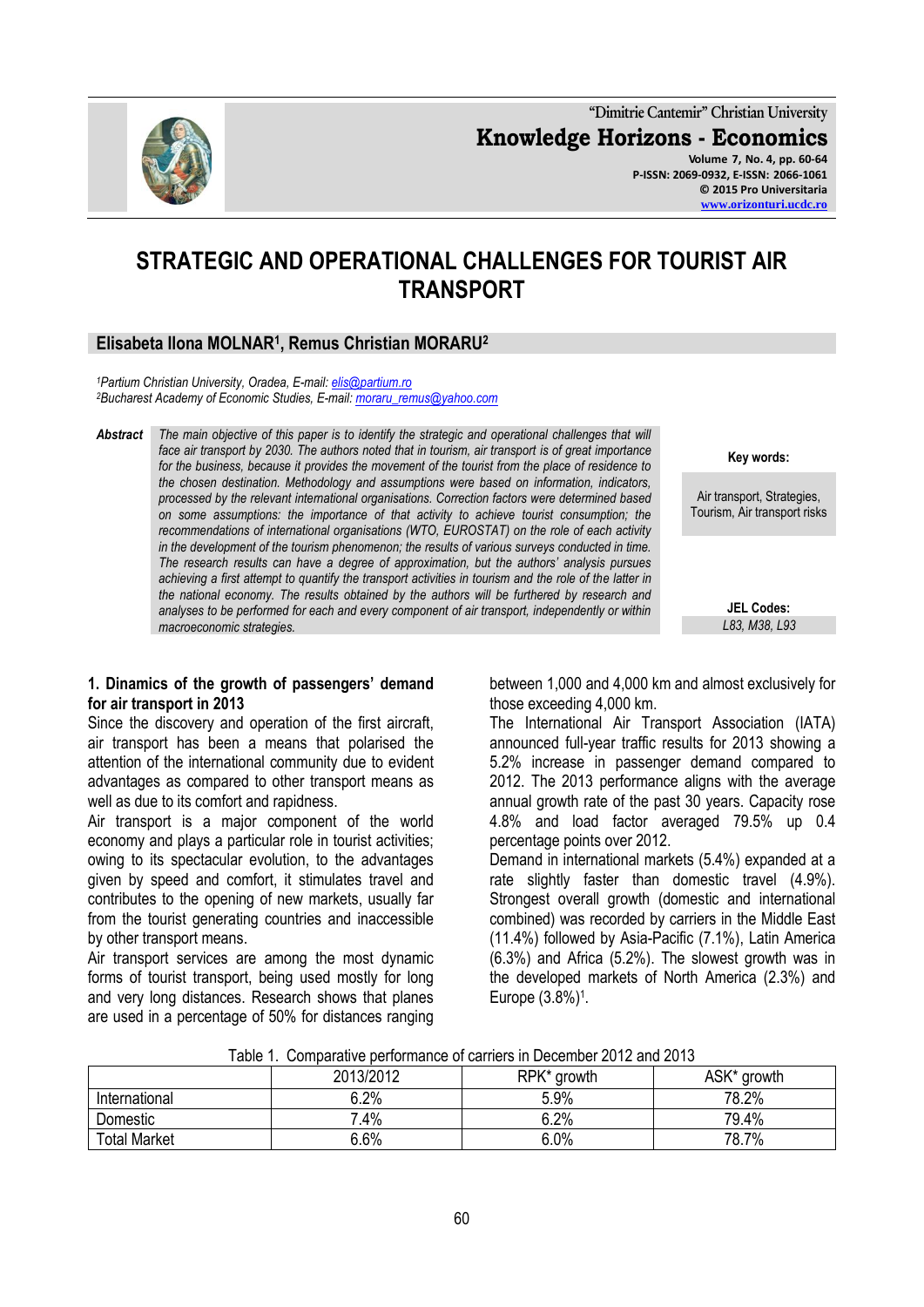| Table T. Annual berformance of carriers in 2012 and 2013 |           |             |             |  |
|----------------------------------------------------------|-----------|-------------|-------------|--|
|                                                          | 2013/2012 | RPK* growth | ASK* growth |  |
| International                                            | 5.4%      | 4.9%        | 79.3%       |  |
| Domestic                                                 | 4.9%      | 4.6%        | 79.9%       |  |
| <b>Total Market</b>                                      | 5.2%      | 4.8%        | 79.5%       |  |

Table 1. Annual performance of carriers in 2012 and 2013

\**RPK: Revenue Passenger Kilometers measures actual passenger traffic*

*\*ASK: Available Seat Kilometers measures available passenger capacity*

Transport facilitates and stimulates tourist activity and evolution. Cultural and environment factors influence the use of a specific transport means when choosing a tourist destination. The tourist demand for certain products and services can play a decisive role in creating options for new transport means or in the evolution of the already existing ones.

#### **2. Possible, probable and conjunctural risks in air transport that can alter theoretical models**

When talking about flying-related risks, one should implicitly refer to flight safety. Flight safety is a term which includes the theory, investigation and classification of flight failures, as well as the prevention of such failures by means of rules, education and training. They can also be applied in the context of campaigns of informing the public about air travel safety. During the past ten years the number of aircraft accidents diminished substantively throughout the world. A recent risk classification evinces:

• Risks related to the environment: storm, fog, volcanic ash, birds, ice on the protection system;

• Plane maintenance risks

They depend on the number of flight cycles (landings, take-offs), on aircraft corrosion and part daily wear. The life of an airplane is measured in the number of landings. An aircraft cannot take more than 75,000 landing, which means approximately 25 years.

• Risks related to crew professionalism

Plane and helicopter pilots are licensed in keeping with European JAR FCL 1, 2 regulations and sometimes only the professionalism of the crews save lives.

Theoretically, nothing is fatal. Unfortunately, in practice there are situations when several factors are fatidical. Sometimes, the crew's training and reaction time can make miracles.

#### **3. Recent evolutions of domestic and international passenger demand**

The international passenger demand increased by 5.4% in 2013 as to 2012 throughout the world. Capacity rose 4.9% and load factor averaged 79.3%, up 0.4 percentage points over 2012.

• Asia-Pacific carriers registered a 5.3% growth in 2013, being the strongest in the three major regions. After a slow beginning, the carriers in the region recorded a substantial demand growth in the third quarter, backed by the performance of the most important economies, China and Japan. Capacity increased 5.2%, while load factor reached 77.7%.

• European carriers registered a traffic higher by 3.8% in 2013 as to 2012, lower as compared to the 5.3% annual growth rate of 2012. Capacity rose 2.8% while the load factor averaged 81%. Modest economic improvements were made in the euro zone in the second quarter while the growing confidence of the consumers and of the businesses created a solid foundation for the international passenger traffic; after the weakness of the previous months, the loss of jobs in the euro zone got stabilised in December.

• Carriers in North America reported the lowest passenger growth rate, 3.0% as against 2012, but an improvement from 1.3% in 2012. With a capacity of only 2.2%, the load factor increased by 0.8 percentage points up to 82.8%, the highest growth for any region. The economy gives positive signs: a better labour force employment rate and more substantial consumption expenses.

• The Middle East airlines recorded the highest passenger traffic growth in 2013, 12.1% as compared to 2012, but below the 15.4% growth registered in 2012 as to 2011. The carriers in the region further benefited from the steady power of the regional economies, particularly of Saudi Arabia and the United Arab Emirates, and from a sound growth of business travels, especially for market development such as those in Africa. Nevertheless, capacity rose faster to 12.8%, while load factor dropped slightly by 0.1 percentage points to 77.3%, from 77.4% in 2012.

• The carriers in Latin America reported 8.1% demand growth in 2013 as against 2012, somewhat less than the 8.4% growth in 2012. This was the second strongest performance (after the Middle East) backed by the sound expansion of the economies of Colombia, Peru and Chile. Capacity increased 7.4% from one year to another, causing a load factor growth to 79.2%, higher by 1.3% from 2012.

• The African carriers rose 5.5%, a little above world average but below the 2012 7.5% rise.

The 5.2% capacity growth matches the 1.9 percentage point increase of load factor to 69%, the lowest among regions. In general, average demand is strong, with a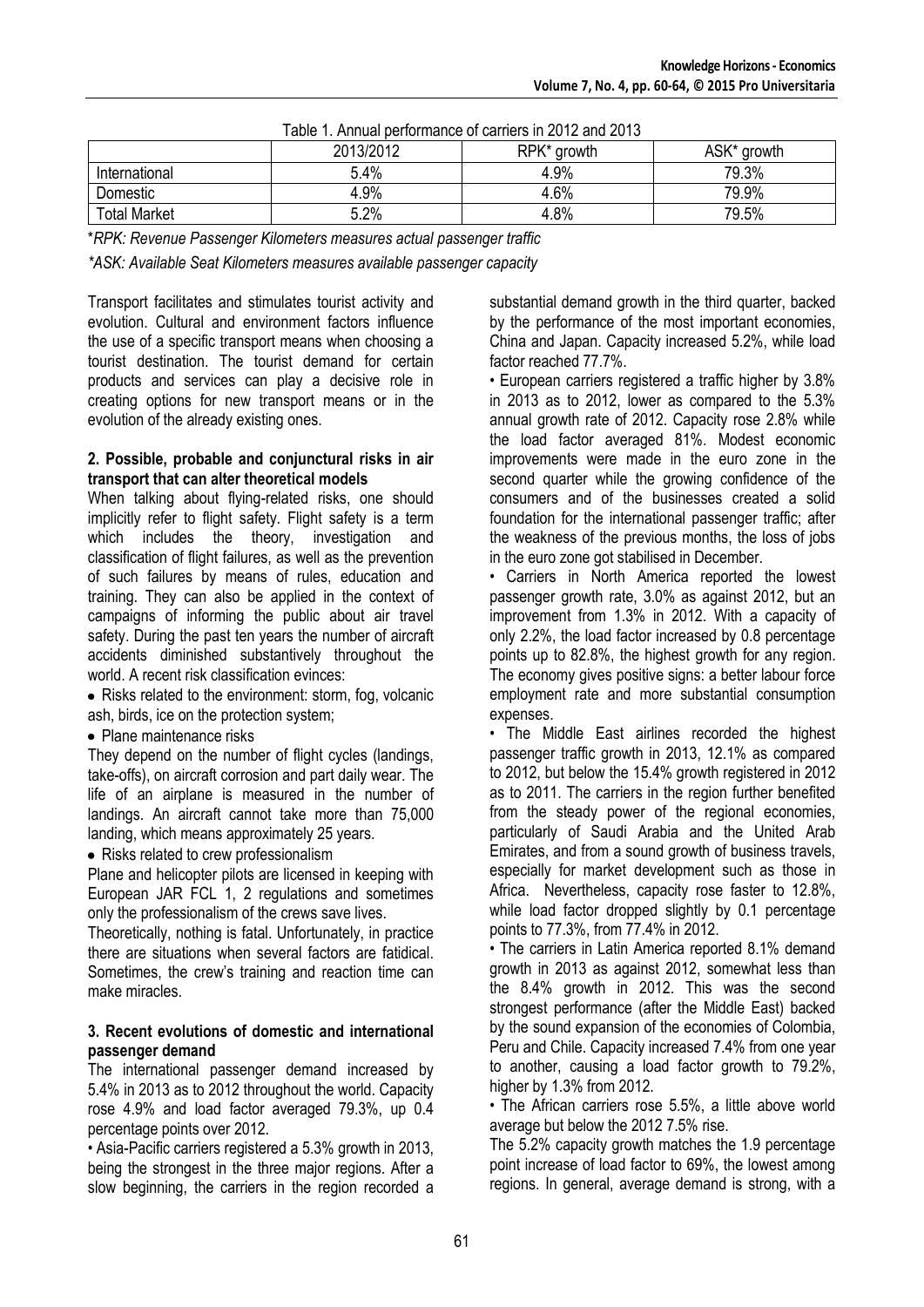robust growth of local economies and sustained development of transactional industries internationally. However, some parts of the continent showed weaknesses, including South Africa, whose economy slowed down, with the corresponding impact based on the demand for international air transport.

### *Domestic air transport demand*

The domestic air transport demand increased by 4.9% in 2013 from 2012, as to 4.0% in 2012 from 2011. Capacity rose 4.6% and load factor augmented by 0.4 percentage points to 79.9%. All indicators registered positive gains, the highest growths being recorded by China and Russia.

• in the United States traffic improved 1.9% in 2013 (from 0.8% in 2012), while capacity rose at the same rate, with a flat load factor of 83.8%, the highest in all markets. The demand, improved from 2012, reflects a sustained growing of the consumers' confidence throughout the year, as well as a better labour force employment rate especially in recent months.

• China's traffic rose 11.7% in 2013 as to 2012, the highest rate in all markets. Capacity increased 12.2% last year, while load factor decreased 0.6 percentage points to 80.3%, still the seconf best in all markets.

• the Japanese domestic market improved significantly in 2013, by 5.2% (from 3.6% in 2012) with capacity rising 5.1%, and load factor to 64.3%, by far the lowest on any market. The significant government boost led to a faster growth rate of the economy in the first half of 2013, which led to better business, higher employment rate and air transport demand.

• the Brazilian airlines registered the lowest demand growth rate last year, with a traffic increase of only 0.8% from 2012. Government's efforts to stimulate the economy bore little fruit, airlines' capacity dropping by 3.3%, taking load factor to 76.3%, as to 71.8% in 2012.

• Indian domestic traffic rose 4.0% last year, as compared to the 2.1% decline registered in 2012, a genuine challenge given the weakening economy, high inflation rate and slowing down manufacturing and resource industries. Capacity rose 3.5% in 2013, with a load factor of 74.6%, higher by 1.7 percentage points as compared to 2012.

#### **Iberia, the first company in the world that issues luggage flight tags/labels online**

"The major benefits of the MyBagTag system for the traveller are a higher flexibility and comfort in registering the luggage, since the flight tags/labels can be obtained everywhere accessing [http://www.iberia.com.](http://www.iberia.com/) Moreover, this service reduces check-in procedures in the airport and allows the travellers to save time and have a more comfortable flight", says the airline.

• Russia had the second strongest domestic market. with a demand growth rate of up to 9.6% in 2013 and a 9.1% capacity growth. The Russian demand is backed by a flexible policy regarding the labour force market and by a government focused on maintaining the labour force employment rate and the sustained revenues level. Load factor stood at 74%.

• Australian airlines developed 2.8% in 2013 from 2012, while capacity grew 3.8%, with a depressing load factor growth rate of 1.0 percentage points, reaching 76,.%. The cuts in interest rates failed to boost the economy which continued to have a slow growth rate, higher unemployment rate and fragile consumers' trust<sup>2</sup>.

International airlines registered some \$15.6 billion worth of loss (according to authorised opinions), in real terms at current prices, exceeding the overall profit of this branch since its emergence on the world market in 1919. The causes that generated this loss are:

• the effect of economic recession, which began in 1990, was deepened by the Gulf war of 1991 and affected both the demand and supply of air transport;

•the acts of terrorism and air piracy, which installed a psychological barrier between travellers and air transport, also influencing the attitude of the airlines;

• the fear of the airlines of possible terrorist attacks, which added to the decline of air travels.

As estimated in the '80s, airlines hugely invested in the acquisition of modern aircraft and renewal of their fleet. The scale of air travel decline, the extent of this situation caught the airlines in a highly unfavourable moment, namely with an excess transport capacity as against the demand and real estate funds, and sometimes with big debts. Following the decrease in demand, the drop in their revenues forced the airlines to make discounts in point of fares in order to cope with the air transport liberalisation process, aligned to the global trend of liberalising the trade in goods and services.

Some airlines traversed the financial crisis in better conditions than others. Profitable were the companies which benefited from efficient management, which kept costs under control, registered high productivity and easily adapted themselves to the competitive environment.

In recent months, Iberia performed several reading and resistance tests for the plastic flight tags/labels in the automatic baggage handling system of the Madrid Barajas terminal and in other airports such as Malaga, Palma de Mallorca, Barcelona or Alicante, to ensure a proper operation of the service. The technological development that made possible the implementation of this service required the integration of a large number of systems, of multidisciplinary teams of professionals in a very short period of time.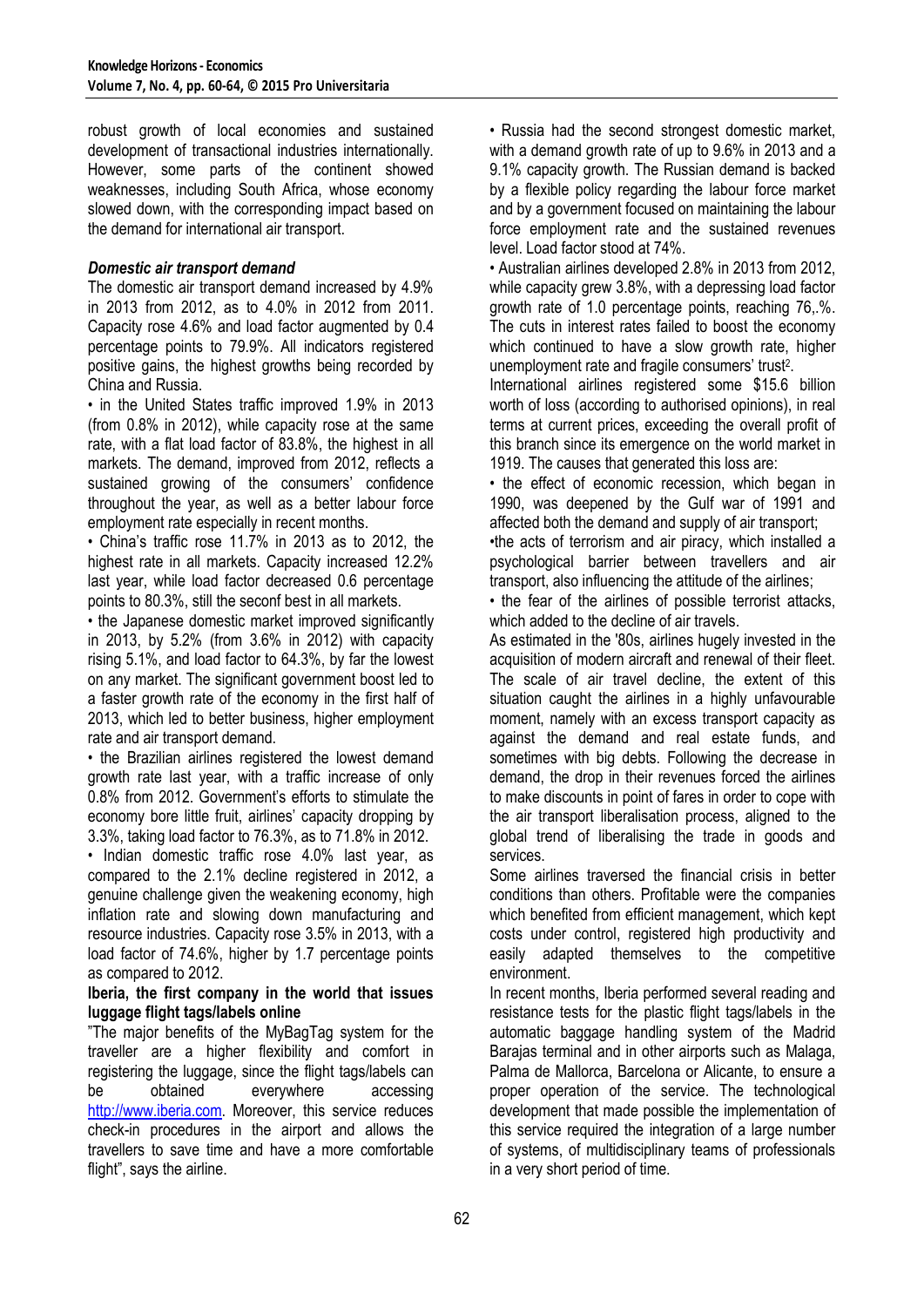The airline states that the new MyBagTag service is one of the initiatives of the Agora project, a great strategic project meant to place T4 among the best hubs of the world. Agora has a triple goal: to improve punctuality, to increase the efficiency of Iberia operations in Barajas and to change for the better passengers' experience turning T4 into an easy and pleasant experience. The project initiatives allowed for T4 to be voted as the third best terminal in the world by the prestigious Skytrax consultancy and rating company based on a survey that included more than 12 million passengers in approximately 400 airports all over the world.

[http://evisionturism.com/2013/07/18/iberia-prima](http://evisionturism.com/2013/07/18/iberia-prima-companie-din-lume-care-permite-emiterea-online-a-etichetei-pentru-bagaje/)[companie-din-lume-care-permite-emiterea-online-a](http://evisionturism.com/2013/07/18/iberia-prima-companie-din-lume-care-permite-emiterea-online-a-etichetei-pentru-bagaje/)[etichetei-pentru-bagaje/](http://evisionturism.com/2013/07/18/iberia-prima-companie-din-lume-care-permite-emiterea-online-a-etichetei-pentru-bagaje/)

In 2000, although the American companies (Delta and AMAR Corp) were among the best in the world, the list of the most profibable airlines was dominated by the Asian carriers. They dominated in point of number both the American and the European airlines. Ranking among the top 10 in 1994, British Airways and KLM went down to places 15 and 24 respectively in 2000. Likewise, although it registered huge losses during the 1990-1995 crisis (the net loss stood at \$1,494.9 million) and is state subsidised in order to survive, Air France ranked eighth in 2000 among the top 10 most profitable airlines of the world (2nd in Europe after Lufthansa).

In point of number of passengers, the hierarchy is more or less similar. The American airlines occupy the first six places followed by the Asian airline All Nippon Group and the European Lufthansa, Air France and British Airways ranking 9th, 10<sup>th</sup> and 11<sup>th</sup> respectively. Were only the international air travels taken into considertation, then just a few European and Japanese airlines would transport more passengers than those in North America.

Most of the aircraft fleet is located in the areas with the busiest traffic. More than 40% is to be found in North America (in the top of the airlines by number of airplanes, nine out of ten places are occupied by American companies) followed by Europe and Asia-Pacific.

Due to the busy traffic among the big Asian cities, to the overcrowding of the main airports, to the poor ground transport infrastructure and the lack of appropriate facilities on the secondary airports, most of the Asian airlines chose to purchase large capacity aircraft. This has proved to be an erroneous strategy since in conditions of traffic recession it is difficult to get an optimum load factor. Asia-Pacific is the only region of the world where the number of large aircraft (1,100 in 2000, that is 37% of the numer of large capacity aircraft worldwide) exceeds that of small capacity aircraft (1,050 in 2000, 13% of the total number of small capacity aircraft in the world). The North American fleet is dominated by small capacity airplanes (47% of the number of small capacity aircraft worldwide) while Europe combines the two types (at a ratio close to world average), namely 73% small capacity aircraft and 27% large capacity aircraft.<br>This criterion (capacity

(capacity) evinces a clear-cut segmentation of aircraft manufacturers. Boeing is the biggest manufacturer of large capacity aircraft followed by Airbus and McDonnell-Douglas. As for small capacity aircraft, the market is divided among manufacurers in Great Britain, France, Italy, Germany, Sweden, Canada, and Brazil.

When it comes to fleet, alongside the number and capacity of the aircraft, highly significant is also their age, as the maximum fatigue life (physical and moral wear) is 14 years.

Since the present age of most aircraft exceeds 20 years, and air traffic intensifies in time, it is but logical that world fleet be "older" nowadays as compared to the '60s. The fact should be mentioned that the average age of the airplanes in Latin America is around 15 years, and aging, while that of the planes in North America is 13 years, and also aging.

While this strategy (partially justified by the US tax policies) could lead to savings as depreciation becomes less expensive, operating costs go up significantly after 10 years of aircraft operation due to the increase of fuel and airplane maintenance expenses. Moreover, in case of an industrial recession and of the constant need to diminish the number of planes, the reselling value (which is rather low due to the advanced age of the plane) does not yield significant profit leading rather to losses.

At the opposite pole, the European and Asian airlines are more conservative in fleet management, its age being approximately nine years in Europe and eight years in Asia, with a tendency of staying constant at 15. This strategy seems to be more expensive in point of depreciation, but operating costs are more competitive, while the sale of aircraft (which are virtually new) ensures a profit to these companies helpinh them to survive in this branch.

## **4. Game theory– a reliable model when estimating the cost of the tourist package**

Game theory is a mathematical modelling instrument used in various applications in social sciences. Unlike the traditional economic methodology, the game theory models do not ignore the influence of one player's action over the others and vice versa. Consequently, the methodology is useful in developing tourist products when service providers and travel agencies operate in interdependence in a competitive environment.